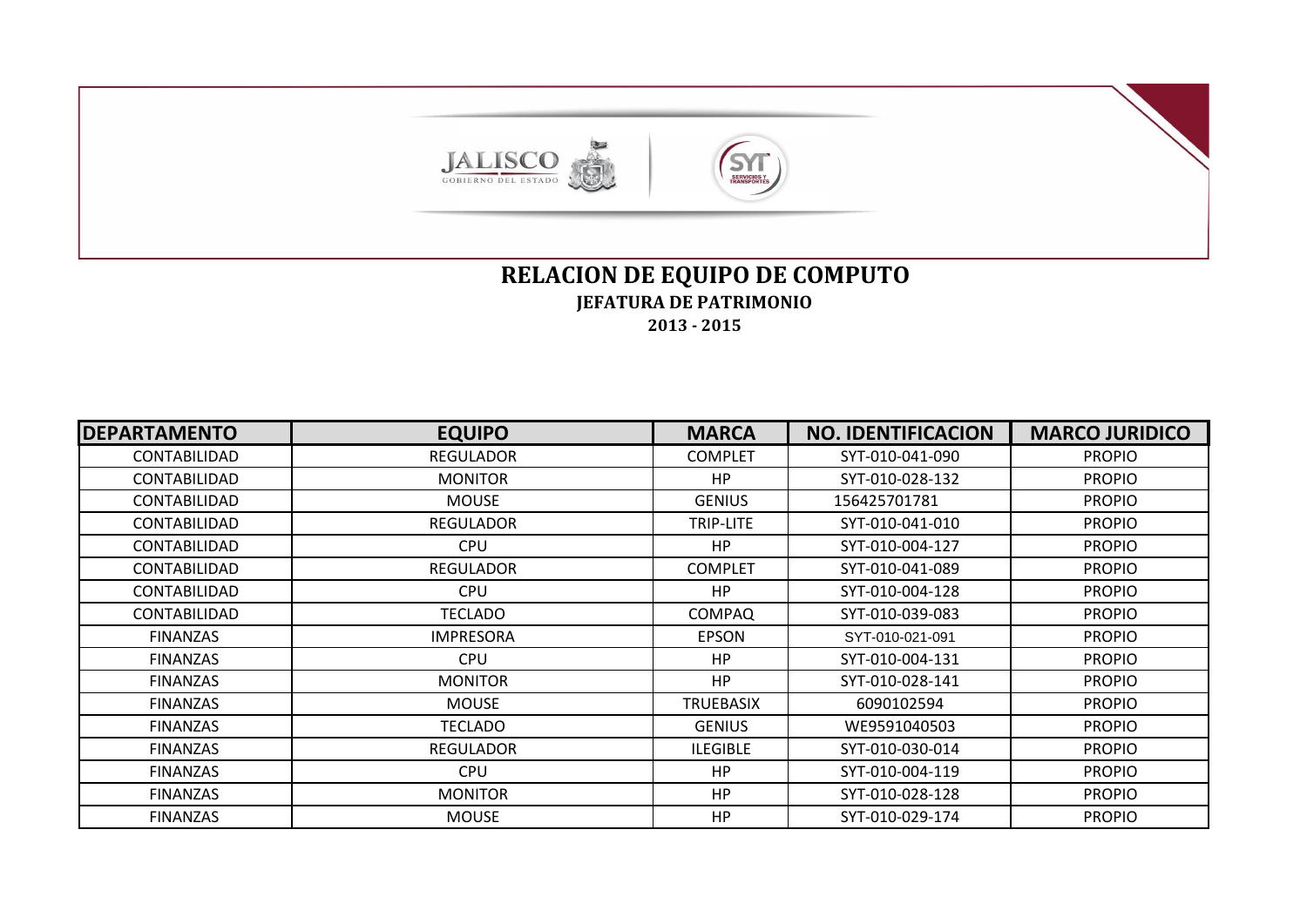| <b>FINANZAS</b>         | <b>TECLADO</b>   | HP.                   | SYT-010-039-166        | <b>PROPIO</b> |
|-------------------------|------------------|-----------------------|------------------------|---------------|
| <b>FINANZAS</b>         | <b>IMPRESORA</b> | HP                    | SYT-010-021-092        | <b>PROPIO</b> |
| <b>FINANZAS</b>         | <b>REGULADOR</b> | TRIP-LITE             | SYT-010-030-035        | <b>PROPIO</b> |
| <b>FINANZAS</b>         | <b>MONITOR</b>   | <b>COMPAQ</b>         | SYT-010-028-045        | <b>PROPIO</b> |
| <b>FINANZAS</b>         | <b>REGULADOR</b> | <b>TDE</b>            | SYT-010-041-038        | <b>PROPIO</b> |
| <b>FINANZAS</b>         | <b>CPU</b>       | <b>COMPAQ</b>         | SYT-010-004-027        | <b>PROPIO</b> |
| <b>FINANZAS</b>         | <b>MOUSE</b>     | <b>GENIUS</b>         | SYT-010-029-171        | <b>PROPIO</b> |
| <b>SUBROGADOS</b>       | <b>REGULADOR</b> | TRIP-LITE             | SYT-010-030-039        | <b>PROPIO</b> |
| <b>SUBROGADOS</b>       | <b>LAPTOP</b>    | HP                    | SYT-010-024-003        | <b>PROPIO</b> |
| <b>SUBROGADOS</b>       | <b>IMPRESORA</b> | <b>HP</b>             | SYT-010-021-065        | <b>PROPIO</b> |
| <b>SUBROGADOS</b>       | <b>REGULADOR</b> | TRIP-LITE             | SYT-010-041-042        | <b>PROPIO</b> |
| <b>SUBROGADOS</b>       | <b>TECLADO</b>   | HP                    | SYT-010-039-194        | <b>PROPIO</b> |
| <b>SUBROGADOS</b>       | <b>REGULADOR</b> | <b>ISB</b>            | SYT-010-041-096        | <b>PROPIO</b> |
| <b>SUBROGADOS</b>       | <b>CPU</b>       | <b>COMPAQ</b>         | SYT-010-004-063        | <b>PROPIO</b> |
| <b>SUBROGADOS</b>       | <b>MONITOR</b>   | <b>COMPAQ</b>         | SYT-010-028-100        | <b>PROPIO</b> |
| <b>RECURSOS HUMANOS</b> | <b>TECLADO</b>   | <b>COMPAQ</b>         | B557B0FGAO56IP         | <b>PROPIO</b> |
| <b>RECURSOS HUMANOS</b> | ALL IN ONE       | <b>GATEWAY</b>        | SYT-010-047-004        | <b>PROPIO</b> |
| <b>RECURSOS HUMANOS</b> | <b>REGULADOR</b> | TRIP-LITE             | SYT-010-041-020        | <b>PROPIO</b> |
| <b>RECURSOS HUMANOS</b> | <b>TECLADO</b>   | <b>ACER</b>           | DKUSB1B0062420153EK800 | <b>PROPIO</b> |
| <b>RECURSOS HUMANOS</b> | <b>MOUSE</b>     | <b>GENIUS</b>         | SYT-010-029-210        | <b>PROPIO</b> |
| <b>RECURSOS HUMANOS</b> | <b>CPU</b>       | HP                    | SYT-010-004-124        | <b>PROPIO</b> |
| <b>RECURSOS HUMANOS</b> | <b>REGULADOR</b> | <b>TDE</b>            | SYT-010-041-034        | <b>PROPIO</b> |
| <b>RECURSOS HUMANOS</b> | <b>REGULADOR</b> | <b>ISB SOLA BASIC</b> | SYT-010-041-086        | <b>PROPIO</b> |
| <b>RECURSOS HUMANOS</b> | <b>IMPRESORA</b> | <b>EPSON SERIAL</b>   | 0VZ0058260             | <b>PROPIO</b> |
| <b>RECURSOS HUMANOS</b> | <b>REGULADOR</b> | <b>TDE</b>            | SYT-010-041-032        | <b>PROPIO</b> |
| <b>RECURSOS HUMANOS</b> | <b>REGULADOR</b> | TRIP-LITE             | SYT-010-030-021        | <b>PROPIO</b> |
| <b>RECURSOS HUMANOS</b> | <b>REGULADOR</b> | <b>TDE</b>            | SYT-010-041-002        | <b>PROPIO</b> |
| <b>RECURSOS HUMANOS</b> | <b>MONITOR</b>   | <b>BENQ</b>           | SYT-010-028-114        | <b>PROPIO</b> |
| <b>RECURSOS HUMANOS</b> | <b>MOUSE</b>     | <b>HP</b>             | SYT-010-029-178        | <b>PROPIO</b> |
| <b>RECURSOS HUMANOS</b> | <b>REGULADOR</b> | <b>TDE</b>            | SYT-010-041-036        | <b>PROPIO</b> |
| <b>RECURSOS HUMANOS</b> | <b>REGULADOR</b> | <b>TRIP-LITE</b>      | SYT-010-030-023        | <b>PROPIO</b> |
| <b>RECURSOS HUMANOS</b> | <b>CPU</b>       | <b>GHIA</b>           | SYT-010-004-108        | <b>PROPIO</b> |
| <b>RECURSOS HUMANOS</b> | <b>MOUSE</b>     | PERFECT CHOICE        | SYT-010-029-215        | <b>PROPIO</b> |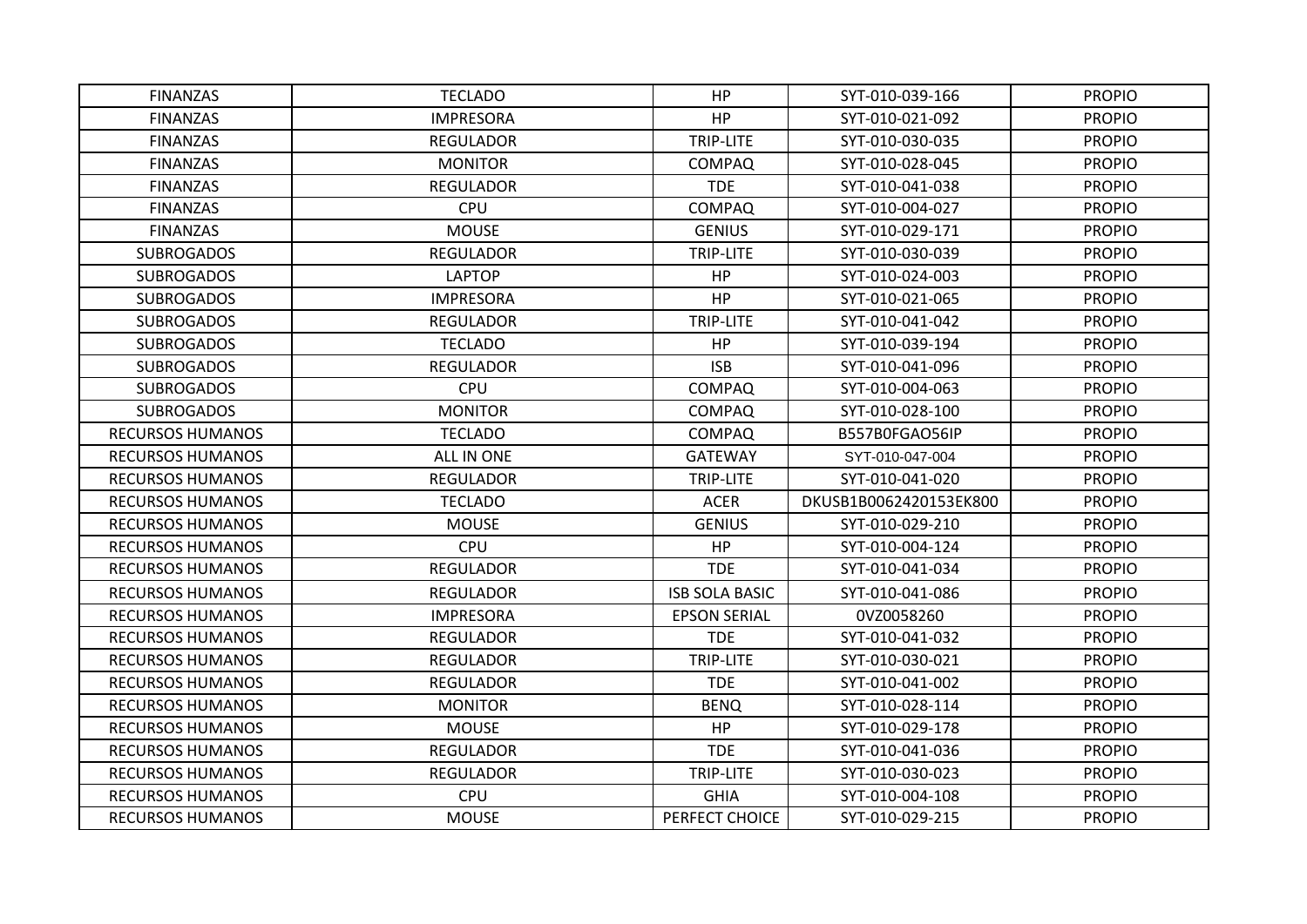| <b>RECURSOS HUMANOS</b> | <b>TECLADO</b>   | <b>GHIA</b>         | SYT-010-039-150        | <b>PROPIO</b> |
|-------------------------|------------------|---------------------|------------------------|---------------|
| <b>RECURSOS HUMANOS</b> | <b>MONITOR</b>   | <b>BENQ</b>         | SYT-010-028-116        | <b>PROPIO</b> |
| PLANEACION              | <b>REGULADOR</b> | TRIP-LITE           | SYT-010-030-016        | <b>PROPIO</b> |
| PLANEACION              | <b>MONITOR</b>   | SONY                | SYT-010-028-042        | <b>PROPIO</b> |
| PLANEACION              | <b>TECLADO</b>   | HP                  | B93CB0ACPT94C1         | <b>PROPIO</b> |
| <b>COMPRAS</b>          | <b>REGULADOR</b> | <b>ISB</b>          | SYT-010-041-107        | <b>PROPIO</b> |
| <b>COMPRAS</b>          | <b>CPU</b>       | HP                  | SYT-010-004-123        | <b>PROPIO</b> |
| <b>COMPRAS</b>          | <b>TECLADO</b>   | <b>GENIUS</b>       | SYT-010-039-174        | <b>PROPIO</b> |
| <b>COMPRAS</b>          | <b>MOUSE</b>     | HP                  | SYT-010-029-201        | <b>PROPIO</b> |
| <b>COMPRAS</b>          | <b>MONITOR</b>   | HP                  | SYT-010-028-127        | <b>PROPIO</b> |
| <b>COMPRAS</b>          | <b>MOUSE</b>     | <b>GATEWAY</b>      | HS234HR0KBG            | <b>PROPIO</b> |
| <b>COMPRAS</b>          | <b>TECLADO</b>   | <b>ACER</b>         | DKUSB1B0062420166FK800 | <b>PROPIO</b> |
| <b>COMPRAS</b>          | CPU/MONITOR      | <b>GATEWAY</b>      | SYT-010-047-001        | <b>PROPIO</b> |
| <b>COMPRAS</b>          | <b>IMPRESORA</b> | SAMSUNG             | SYT-010-021-071        | <b>PROPIO</b> |
| <b>COMBUSTIBLE</b>      | <b>IMPRESORA</b> | HP                  | SYT-010-021-087        | <b>PROPIO</b> |
| <b>COMBUSTIBLE</b>      | <b>REGULADOR</b> | <b>TDE</b>          | SYT-010-041-005        | <b>PROPIO</b> |
| <b>COMBUSTIBLE</b>      | <b>MOUSE</b>     | <b>COMPAQ</b>       | SYT-010-029-166        | <b>PROPIO</b> |
| <b>ACCIDENTES</b>       | <b>CPU</b>       | <b>COMPAQ</b>       | SYT-010-004-035        | <b>PROPIO</b> |
| <b>ACCIDENTES</b>       | <b>MOUSE</b>     | <b>LOGITECH</b>     | <b>ILEGIBLE</b>        | <b>PROPIO</b> |
| <b>ACCIDENTES</b>       | <b>TECLADO</b>   | HP                  | SYT-010-039-197        | <b>PROPIO</b> |
| <b>ACCIDENTES</b>       | <b>REGULADOR</b> | <b>TDE</b>          | SYT-010-041-001        | <b>PROPIO</b> |
| <b>ACCIDENTES</b>       | <b>IMPRESORA</b> | <b>EPSON SERIAL</b> | SYT-010-021-023        | <b>PROPIO</b> |
| <b>ACCIDENTES</b>       | <b>MONITOR</b>   | <b>COMPAQ</b>       | SYT-010-026-071        | <b>PROPIO</b> |
| <b>ACCIDENTES</b>       | <b>MONITOR</b>   | <b>COMPAQ</b>       | SYT-010-028-009        | <b>PROPIO</b> |
| <b>ACCIDENTES</b>       | <b>TECLADO</b>   | <b>COMPAQ</b>       | SYT-010-039-008        | <b>PROPIO</b> |
| <b>ACCIDENTES</b>       | <b>MOUSE</b>     | <b>GENIUS</b>       | SYT-010-029-184        | <b>PROPIO</b> |
| <b>ACCIDENTES</b>       | <b>REGULADOR</b> | <b>COMPLET</b>      | SYT-010-041-084        | <b>PROPIO</b> |
| <b>JURIDICO</b>         | <b>REGULADOR</b> | <b>TRIP-LITE</b>    | SYT-010-030-018        | <b>PROPIO</b> |
| <b>JURIDICO</b>         | <b>MONITOR</b>   | HP                  | SYT-010-028-136        | <b>PROPIO</b> |
| <b>JURIDICO</b>         | <b>MOUSE</b>     | HP                  | <b>ILEGIBLE</b>        | <b>PROPIO</b> |
| <b>JURIDICO</b>         | <b>TECLADO</b>   | <b>LOGITECH</b>     | <b>LZ049HU</b>         | <b>PROPIO</b> |
| <b>JURIDICO</b>         | <b>REGULADOR</b> | <b>TDE</b>          | SYT-010-041-062        | <b>PROPIO</b> |
| <b>JURIDICO</b>         | <b>TECLADO</b>   | HP                  | SYT-010-039-167        | <b>PROPIO</b> |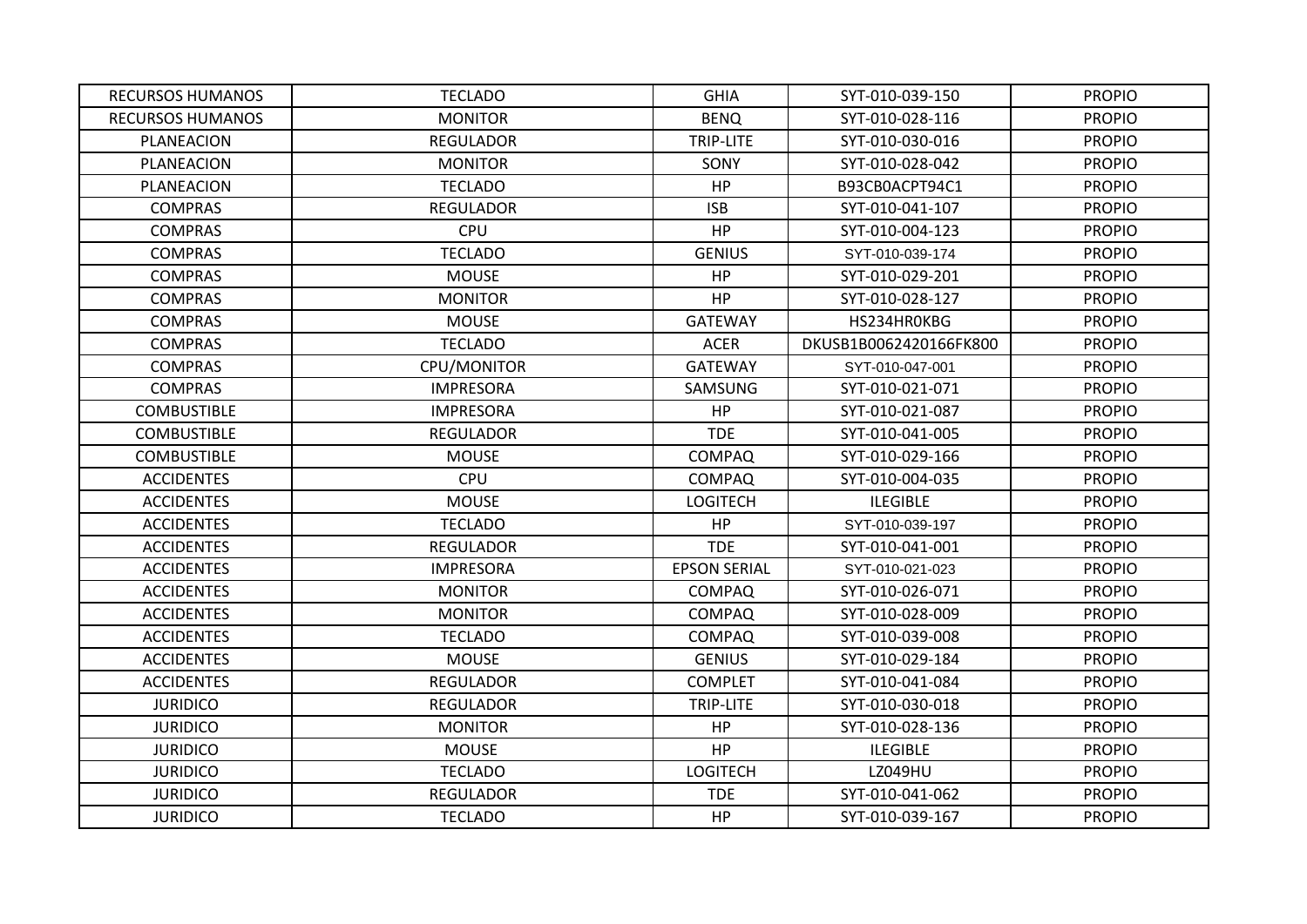| <b>JURIDICO</b>          | <b>MOUSE</b>     | HP.              | SYT-010-029-175 | <b>PROPIO</b> |
|--------------------------|------------------|------------------|-----------------|---------------|
| <b>JURIDICO</b>          | CPU              | HP               | SYT-010-004-126 | <b>PROPIO</b> |
| <b>JURIDICO</b>          | <b>REGULADOR</b> | TRIP-LITE        | SYT-010-041-017 | <b>PROPIO</b> |
| <b>JURIDICO</b>          | <b>TECLADO</b>   | PERFECT CHOICE   | SYT-010-039-168 | <b>PROPIO</b> |
| <b>JURIDICO</b>          | <b>MOUSE</b>     | <b>GENIUS</b>    | 153141102827    | <b>PROPIO</b> |
| <b>JURIDICO</b>          | <b>CPU</b>       | <b>COMPAQ</b>    | SYT-010-004-066 | <b>PROPIO</b> |
| <b>JURIDICO</b>          | <b>TECLADO</b>   | <b>GENIUS</b>    | SYT-010-039-163 | <b>PROPIO</b> |
| <b>JURIDICO</b>          | <b>MOUSE</b>     | <b>TRUEBASIX</b> | SYT-010-029-170 | <b>PROPIO</b> |
| <b>JURIDICO</b>          | <b>MONITOR</b>   | <b>COMPAQ</b>    | SYT-010-028-031 | <b>PROPIO</b> |
| <b>BOLETOS</b>           | <b>REGULADOR</b> | <b>TDE</b>       | SYT-010-041-071 | <b>PROPIO</b> |
| <b>BOLETOS</b>           | <b>REGULADOR</b> | <b>TDE</b>       | SYT-010-041-033 | <b>PROPIO</b> |
| <b>BOLETOS</b>           | <b>MOUSE</b>     | <b>HP</b>        | SYT-010-029-196 | <b>PROPIO</b> |
| <b>BOLETOS</b>           | <b>CPU</b>       | HP               | SYT-010-004-120 | <b>PROPIO</b> |
| <b>BOLETOS</b>           | <b>MONITOR</b>   | HP               | SYT-010-028-135 | <b>PROPIO</b> |
| <b>DIRECCION GENERAL</b> | <b>REGULADOR</b> | S/MARCA          | SYT-010-030-020 | <b>PROPIO</b> |
| <b>DIRECCION GENERAL</b> | <b>CPU</b>       | <b>GHIA</b>      | SYT-010-004-109 | <b>PROPIO</b> |
| <b>DIRECCION GENERAL</b> | <b>MOUSE</b>     | <b>LOGITECH</b>  | SYT-010-039-190 | <b>PROPIO</b> |
| <b>DIRECCION GENERAL</b> | <b>TECLADO</b>   | <b>GENIUS</b>    | SYT-010-039-164 | <b>PROPIO</b> |
| <b>DIRECCION GENERAL</b> | <b>MONITOR</b>   | <b>COMPAQ</b>    | SYT-010-028-137 | <b>PROPIO</b> |
| <b>DIRECCION GENERAL</b> | <b>REGULADOR</b> | TRIP-LITE        | SYT-010-030-024 | <b>PROPIO</b> |
| <b>DIRECCION GENERAL</b> | <b>IMPRESORA</b> | HP               | SYT-010-021-089 | <b>PROPIO</b> |
| <b>DIRECCION GENERAL</b> | <b>REGULADOR</b> | <b>COMPLET</b>   | SYT-010-041-099 | <b>PROPIO</b> |
| DIRECCION GENERAL        | <b>IMPRESORA</b> | <b>HP</b>        | SYT-010-021-081 | <b>PROPIO</b> |
| <b>COMISION MIXTA</b>    | <b>TECLADO</b>   | <b>LOGITECH</b>  | SYT-010-029-185 | <b>PROPIO</b> |
| <b>COMISION MIXTA</b>    | <b>MONITOR</b>   | HP               | SYT-010-028-133 | <b>PROPIO</b> |
| <b>COMISION MIXTA</b>    | <b>REGULADOR</b> | TRIP-LITE        | SYT-010-030-012 | <b>PROPIO</b> |
| <b>COMISION MIXTA</b>    | <b>IMPRESORA</b> | <b>BROTHER</b>   | SYT-010-021-090 | <b>PROPIO</b> |
| <b>COMISION MIXTA</b>    | <b>TECLADO</b>   | <b>GHIA</b>      | SYT-010-039-155 | <b>PROPIO</b> |
| <b>COMISION MIXTA</b>    | <b>CPU</b>       | <b>GHIA</b>      | SYT-010-004-112 | <b>PROPIO</b> |
| <b>COMISION MIXTA</b>    | <b>MONITOR</b>   | <b>BENQ</b>      | SYT-010-028-121 | <b>PROPIO</b> |
| <b>OPERACIONES</b>       | <b>REGULADOR</b> | <b>TDE</b>       | SYT-010-041-021 | <b>PROPIO</b> |
| <b>OPERACIONES</b>       | <b>CPU</b>       | HP               | SYT-010-004-118 | <b>PROPIO</b> |
| <b>OPERACIONES</b>       | <b>TECLADO</b>   | HP               | SYT-010-039-189 | <b>PROPIO</b> |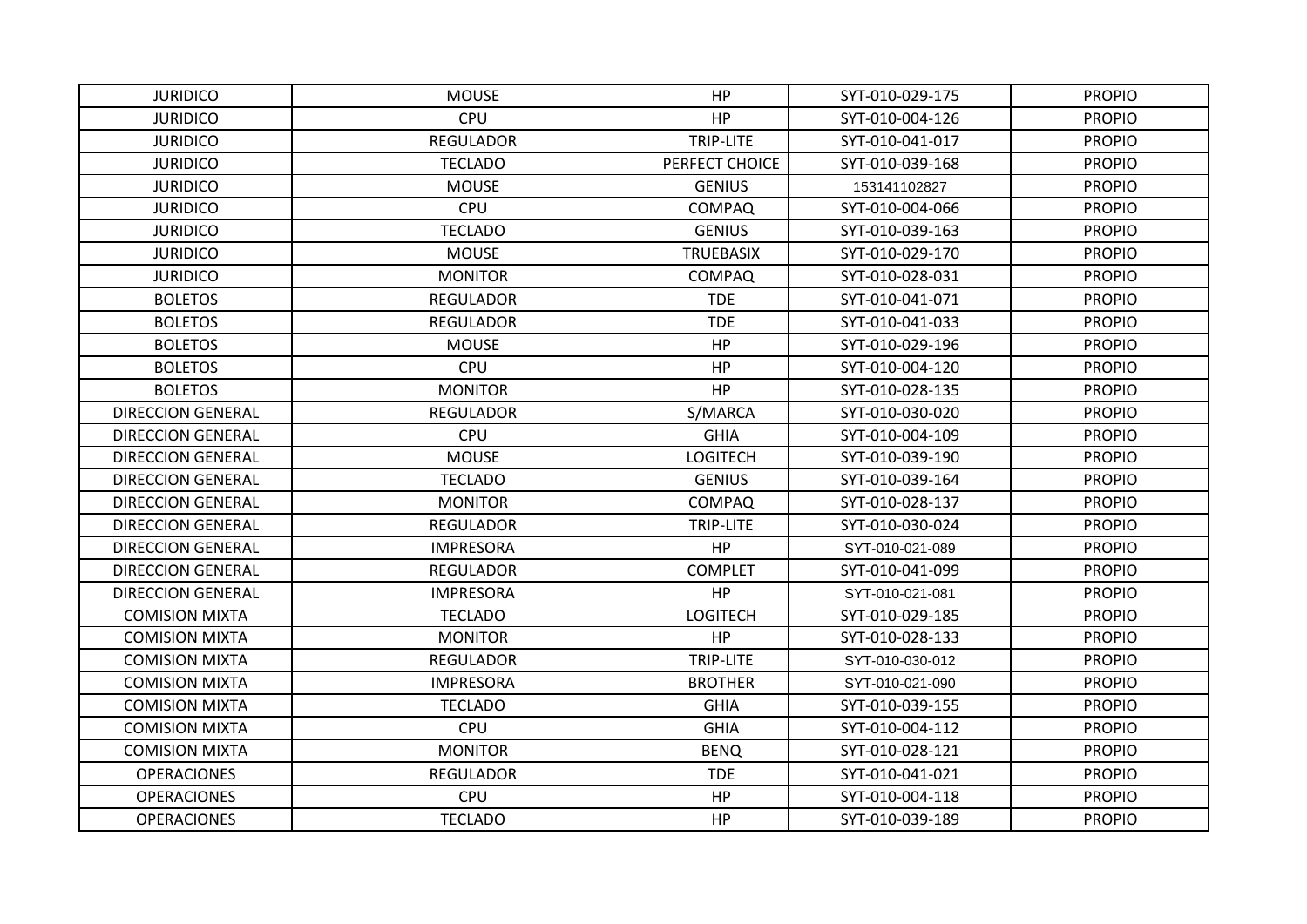| <b>OPERACIONES</b>         | <b>MOUSE</b>     | НP             | SYT-010-029-204         | <b>PROPIO</b> |
|----------------------------|------------------|----------------|-------------------------|---------------|
| <b>OPERACIONES</b>         | <b>REGULADOR</b> | <b>ISB</b>     | SYT-010-041-105         | <b>PROPIO</b> |
| <b>OPERACIONES</b>         | <b>CPU</b>       | <b>COMPAQ</b>  | SYT-010-004-080         | <b>PROPIO</b> |
| <b>OPERACIONES</b>         | <b>MOUSE</b>     | <b>GENIUS</b>  | 123439703649            | <b>PROPIO</b> |
| <b>OPERACIONES</b>         | <b>TECLADO</b>   | <b>COMPAQ</b>  | SYT-010-039-040         | <b>PROPIO</b> |
| RECAUDACION                | <b>ESCANER</b>   | HP             | SYT-010-037-006         | <b>PROPIO</b> |
| RECAUDACION                | CPU/MONITOR      | <b>GATEWAY</b> | SYT-010-047-002         | <b>PROPIO</b> |
| <b>RECAUDACION</b>         | <b>TECLADO</b>   | <b>ACER</b>    | DKUSB1B006242016F5K800  | <b>PROPIO</b> |
| <b>RECAUDACION</b>         | <b>MOUSE</b>     | <b>GATEWAY</b> | HS234HR0KC5             | <b>PROPIO</b> |
| <b>RECAUDACION</b>         | <b>REGULADOR</b> | <b>TDE</b>     | SYT-010-041-017         | <b>PROPIO</b> |
| <b>RECAUDACION</b>         | <b>IMPRESORA</b> | <b>SAMSUNG</b> | SYT-010-021-072         | <b>PROPIO</b> |
| <b>RECAUDACION</b>         | <b>REGULADOR</b> | <b>TDE</b>     | SYT-010-041-015         | <b>PROPIO</b> |
| <b>RECAUDACION</b>         | <b>REGULADOR</b> | <b>TDE</b>     | SYT-010-041-070         | <b>PROPIO</b> |
| <b>RECAUDACION</b>         | CPU/MONITOR      | <b>GATEWAY</b> | SYT-010-047-005         | <b>PROPIO</b> |
| <b>RECAUDACION</b>         | <b>TECLADO</b>   | <b>ACER</b>    | DKUSB1B006242016F1K800  | <b>PROPIO</b> |
| <b>RECAUDACION</b>         | <b>MOUSE</b>     | <b>GATEWAY</b> | HS234HR0KBY             | <b>PROPIO</b> |
| <b>RECAUDACION</b>         | <b>MOUSE</b>     | <b>GENIUS</b>  | SYT-010-029-169         | <b>PROPIO</b> |
| <b>RECAUDACION</b>         | <b>TECLADO</b>   | <b>HP</b>      | B93CB0ACPT95PE          | <b>PROPIO</b> |
| <b>RECAUDACION</b>         | <b>CPU</b>       | <b>GHIA</b>    | SYT-010-004-114         | <b>PROPIO</b> |
| <b>RECAUDACION</b>         | <b>MONITOR</b>   | <b>COMPAQ</b>  | SYT-010-028-138         | <b>PROPIO</b> |
| <b>RECAUDACION</b>         | <b>MONITOR</b>   | <b>BENQ</b>    | SYT-010-028-122         | <b>PROPIO</b> |
| <b>RECAUDACION</b>         | <b>REGULADOR</b> | TRIP-LITE      | SYT-010-030-043         | <b>PROPIO</b> |
| <b>RECAUDACION</b>         | <b>REGULADOR</b> | <b>TDE</b>     | SYT-010-041-030         | <b>PROPIO</b> |
| <b>RECAUDACION</b>         | <b>REGULADOR</b> | <b>TDE</b>     | SYT-010-041-035         | <b>PROPIO</b> |
| <b>RECAUDACION</b>         | <b>REGULADOR</b> | <b>TDE</b>     | SYT-010-041-028         | <b>PROPIO</b> |
| <b>RECAUDACION</b>         | <b>IMPRESORA</b> | <b>EPSON</b>   | SYT-010-021-056         | <b>PROPIO</b> |
| <b>RECAUDACION</b>         | <b>REGULADOR</b> | <b>COMPLET</b> | SYT-010-041-113         | <b>PROPIO</b> |
| <b>CONTRALORIA INTERNA</b> | <b>REGULADOR</b> | <b>COMPLET</b> | SYT-010-041-083         | <b>PROPIO</b> |
| <b>CONTRALORIA INTERNA</b> | <b>CPU</b>       | <b>GHIA</b>    | SYT-010-004-107         | <b>PROPIO</b> |
| <b>CONTRALORIA INTERNA</b> | <b>IMPRESORA</b> | <b>HP</b>      | SYT-010-021-009         | <b>PROPIO</b> |
| <b>CONTRALORIA INTERNA</b> | CPU/MONITOR      | <b>GATEWAY</b> | SYT-010-047-006         | <b>PROPIO</b> |
| <b>CONTRALORIA INTERNA</b> | <b>MOUSE</b>     | <b>GATEWAY</b> | HS234HROLXA             | <b>PROPIO</b> |
| <b>CONTRALORIA INTERNA</b> | <b>TECLADO</b>   | <b>ACER</b>    | DKUSB1B0062420114E0K800 | <b>PROPIO</b> |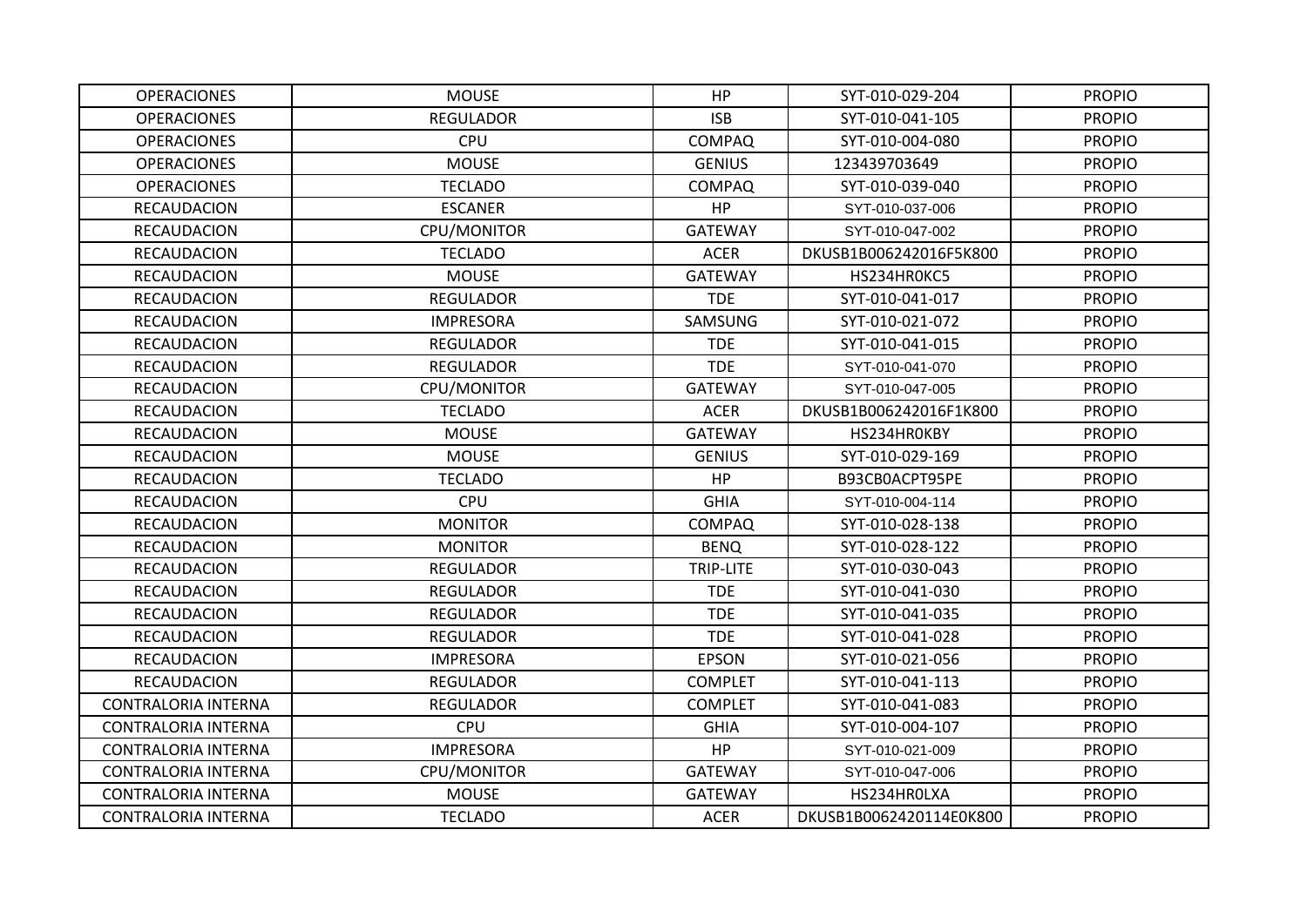| <b>CONTRALORIA INTERNA</b>     | <b>REGULADOR</b> | <b>TDE</b>       | SYT-010-041-013 | <b>PROPIO</b> |
|--------------------------------|------------------|------------------|-----------------|---------------|
| <b>CONTRALORIA INTERNA</b>     | <b>REGULADOR</b> | <b>PALMTOP</b>   | SYT-010-041-069 | <b>PROPIO</b> |
| CONTRALORIA INTERNA            | <b>CPU</b>       | <b>COMPAQ</b>    | SYT-010-004-074 | <b>PROPIO</b> |
| <b>CONTRALORIA INTERNA</b>     | <b>MOUSE</b>     | <b>GENIUS</b>    | SYT-010-029-163 | <b>PROPIO</b> |
| <b>CONTRALORIA INTERNA</b>     | <b>TECLADO</b>   | <b>COMPAQ</b>    | SYT-010-039-091 | <b>PROPIO</b> |
| <b>INSPECCION Y VIGILANCIA</b> | <b>REGULADOR</b> | <b>PALMTOP</b>   | SYT-010-041-064 | <b>PROPIO</b> |
| INSPECCION Y VIGILANCIA        | <b>MOUSE</b>     | <b>COMPAQ</b>    | SYT-010-029-037 | <b>PROPIO</b> |
| <b>INSPECCION Y VIGILANCIA</b> | <b>MONITOR</b>   | <b>COMPAQ</b>    | SYT-010-028-067 | <b>PROPIO</b> |
| <b>INSPECCION Y VIGILANCIA</b> | <b>REGULADOR</b> | <b>TDE</b>       | SYT-010-041-011 | <b>PROPIO</b> |
| <b>INSPECCION Y VIGILANCIA</b> | <b>TECLADO</b>   | HP               | SYT-010-039-187 | <b>PROPIO</b> |
| <b>INSPECCION Y VIGILANCIA</b> | <b>MOUSE</b>     | <b>LOGITECH</b>  | <b>LZ049HU</b>  | <b>PROPIO</b> |
| <b>INSPECCION Y VIGILANCIA</b> | <b>CPU</b>       | <b>GHIA</b>      | SYT-010-004-111 | <b>PROPIO</b> |
| <b>INSPECCION Y VIGILANCIA</b> | <b>CPU</b>       | <b>COMPAQ</b>    | SYT-010-004-052 | <b>PROPIO</b> |
| <b>INSPECCION Y VIGILANCIA</b> | <b>TECLADO</b>   | <b>COMPAQ</b>    | SYT-010-039-062 | <b>PROPIO</b> |
| <b>MANTENIMIENTO</b>           | <b>REGULADOR</b> | TRIP-LITE        | SYT-010-030-030 | <b>PROPIO</b> |
| MANTENIMIENTO                  | <b>MONITOR</b>   | <b>HP</b>        | SYT-010-028-131 | <b>PROPIO</b> |
| <b>MANTENIMIENTO</b>           | <b>CPU</b>       | <b>GHIA</b>      | SYT-010-004-109 | <b>PROPIO</b> |
| <b>MANTENIMIENTO</b>           | <b>TECLADO</b>   | PERFECT CHOICE   | SYT-010-039-173 | <b>PROPIO</b> |
| <b>MANTENIMIENTO</b>           | <b>REGULADOR</b> | <b>TRIP-LITE</b> | SYT-010-030-011 | <b>PROPIO</b> |
| <b>MANTENIMIENTO</b>           | <b>REGULADOR</b> | <b>COMPLET</b>   | SYT-010-041-191 | <b>PROPIO</b> |
| <b>MANTENIMIENTO</b>           | <b>IMPRESORA</b> | HP               | SYT-010-021-035 | <b>PROPIO</b> |
| <b>ALMACEN</b>                 | <b>REGULADOR</b> | TRIP-LITE        | SYT-010-030-009 | <b>PROPIO</b> |
| <b>ALMACEN</b>                 | <b>REGULADOR</b> | <b>TRIP-LITE</b> | SYT-010-030-013 | <b>PROPIO</b> |
| <b>ALMACEN</b>                 | <b>MONITOR</b>   | <b>BENQ</b>      | SYT-010-028-113 | <b>PROPIO</b> |
| <b>ALMACEN</b>                 | <b>CPU</b>       | <b>GHIA</b>      | SYT-010-004-105 | <b>PROPIO</b> |
| <b>ALMACEN</b>                 | <b>TECLADO</b>   | HP               | SYT-010-039-188 | <b>PROPIO</b> |
| <b>ALMACEN</b>                 | <b>IMPRESORA</b> | <b>EPSON</b>     | SYT-010-021-078 | <b>PROPIO</b> |
| <b>INFORMATICA</b>             | <b>CPU</b>       | <b>HP</b>        | SYT-010-004-122 | <b>PROPIO</b> |
| <b>INFORMATICA</b>             | <b>MOUSE</b>     | HP               | SYT-010-029-200 | <b>PROPIO</b> |
| <b>INFORMATICA</b>             | <b>TECLADO</b>   | <b>LOGITECH</b>  | <b>LZ049HU</b>  | <b>PROPIO</b> |
| <b>INFORMATICA</b>             | <b>REGULADOR</b> | TRIP-LITE        | SYT-010-030-045 | <b>PROPIO</b> |
| <b>INFORMATICA</b>             | <b>TECLADO</b>   | <b>HP</b>        | SYT-010-039-186 | <b>PROPIO</b> |
| <b>INFORMATICA</b>             | <b>MOUSE</b>     | PERFECT CHOICE   | L211043782      | <b>PROPIO</b> |